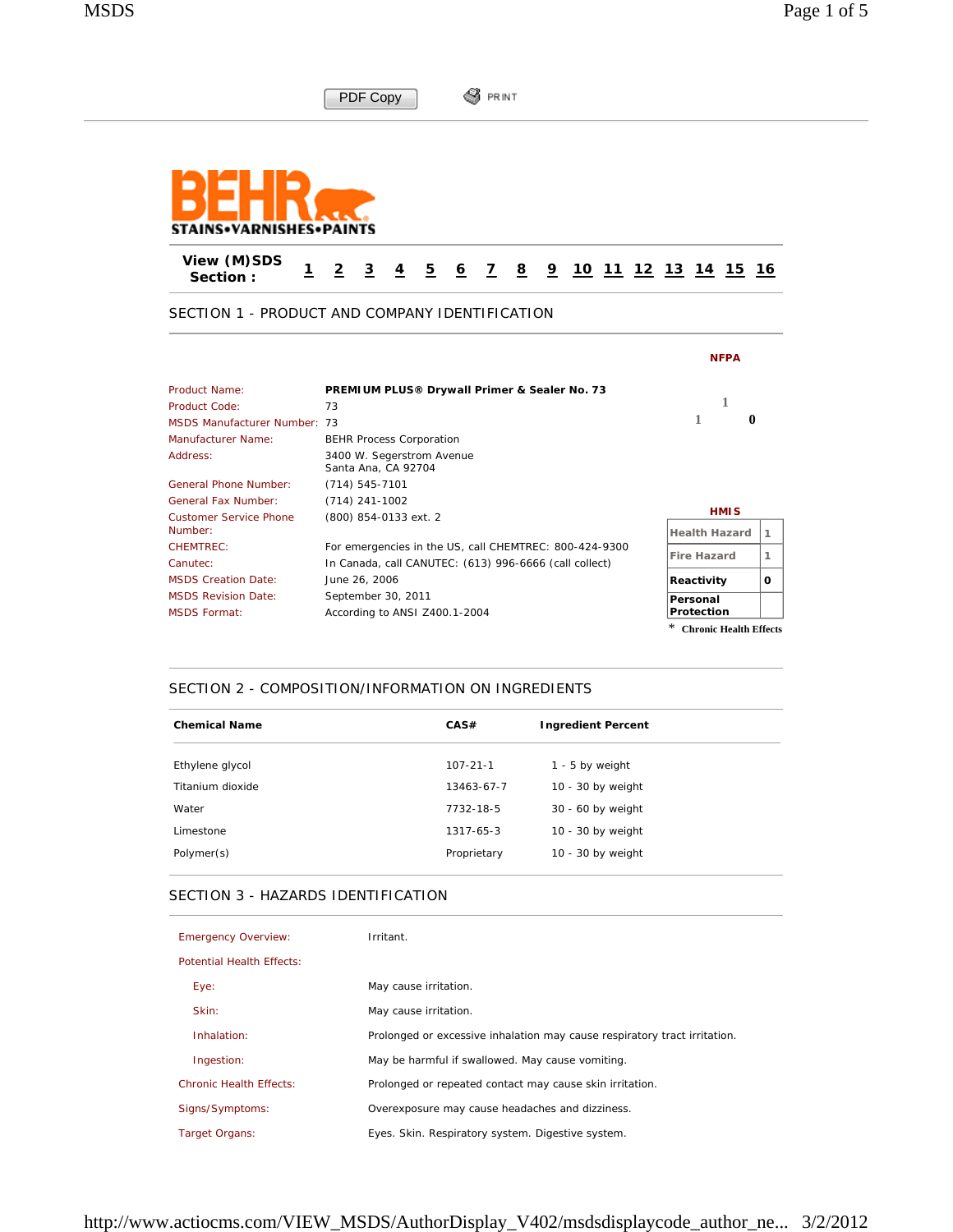| Aggravation of Pre-Existing | None generally recognized. |
|-----------------------------|----------------------------|
| Conditions:                 |                            |

## SECTION 4 - FIRST AID MEASURES

| Eye Contact:     | Immediately flush eyes with plenty of water for 15 to 20 minutes. Get medical<br>attention, if irritation or symptoms of overexposure persists.                                                                                                   |
|------------------|---------------------------------------------------------------------------------------------------------------------------------------------------------------------------------------------------------------------------------------------------|
| Skin Contact:    | Immediately wash skin with soap and plenty of water.<br>Get medical attention if irritation develops or persists.                                                                                                                                 |
| Inhalation:      | If inhaled, remove to fresh air. If not breathing, give artificial respiration or<br>give oxygen by trained personnel. Seek immediate medical attention.                                                                                          |
| Ingestion:       | If swallowed, do NOT induce vomiting. Call a physician or poison control<br>center immediately. Never give anything by mouth to an unconscious person.                                                                                            |
| Other First Aid: | Due to possible aspiration into the lungs, DO NOT induce vomiting if ingested.<br>Provide a glass of water to dilute the material in the stomach. If vomiting<br>occurs naturally, have the person lean forward to reduce the risk of aspiration. |

# SECTION 5 - FIRE FIGHTING MEASURES

| Flash Point:                     | No Data                                                                                                                          |
|----------------------------------|----------------------------------------------------------------------------------------------------------------------------------|
| Lower Flammable/Explosive Limit: | Not applicable.                                                                                                                  |
| Upper Flammable/Explosive Limit: | Not applicable.                                                                                                                  |
| Extinguishing Media:             | Use alcohol resistant foam, carbon dioxide, dry chemical, or water fog or<br>spray when fighting fires involving this material.  |
| Protective Equipment:            | As in any fire, wear Self-Contained Breathing Apparatus (SCBA),<br>MSHA/NIOSH (approved or equivalent) and full protective gear. |
|                                  |                                                                                                                                  |

## **NFPA Ratings:**

| NFPA Health:            |   |
|-------------------------|---|
| NFPA Flammability:      |   |
| <b>NFPA Reactivity:</b> | O |

# SECTION 6 - ACCIDENTAL RELEASE MEASURES

| <b>Personnel Precautions:</b>     | Use proper personal protective equipment as listed in section 8.                                                                                                                                                        |
|-----------------------------------|-------------------------------------------------------------------------------------------------------------------------------------------------------------------------------------------------------------------------|
| <b>Environmental Precautions:</b> | Avoid runoff into storm sewers, ditches, and waterways.                                                                                                                                                                 |
| <b>Spill Cleanup Measures:</b>    | Absorb spill with inert material (e.g., dry sand or earth), then place in a<br>chemical waste container. Provide ventilation. Clean up spills immediately<br>observing precautions in the protective equipment section. |

# SECTION 7 - HANDLING and STORAGE

| Handling:                 | Use with adequate ventilation. Avoid breathing vapor and contact with eyes,<br>skin and clothing.                                                                              |
|---------------------------|--------------------------------------------------------------------------------------------------------------------------------------------------------------------------------|
| Storage:                  | Store in a cool, dry, well ventilated area away from sources of heat,<br>combustible materials, and incompatible substances. Keep container tightly<br>closed when not in use. |
| <b>Hygiene Practices:</b> | Wash thoroughly after handling. Avoid contact with eyes and skin. Avoid<br>inhaling vapor or mist.                                                                             |
|                           |                                                                                                                                                                                |

# SECTION 8 - EXPOSURE CONTROLS, PERSONAL PROTECTION - EXPOSURE GUIDELINES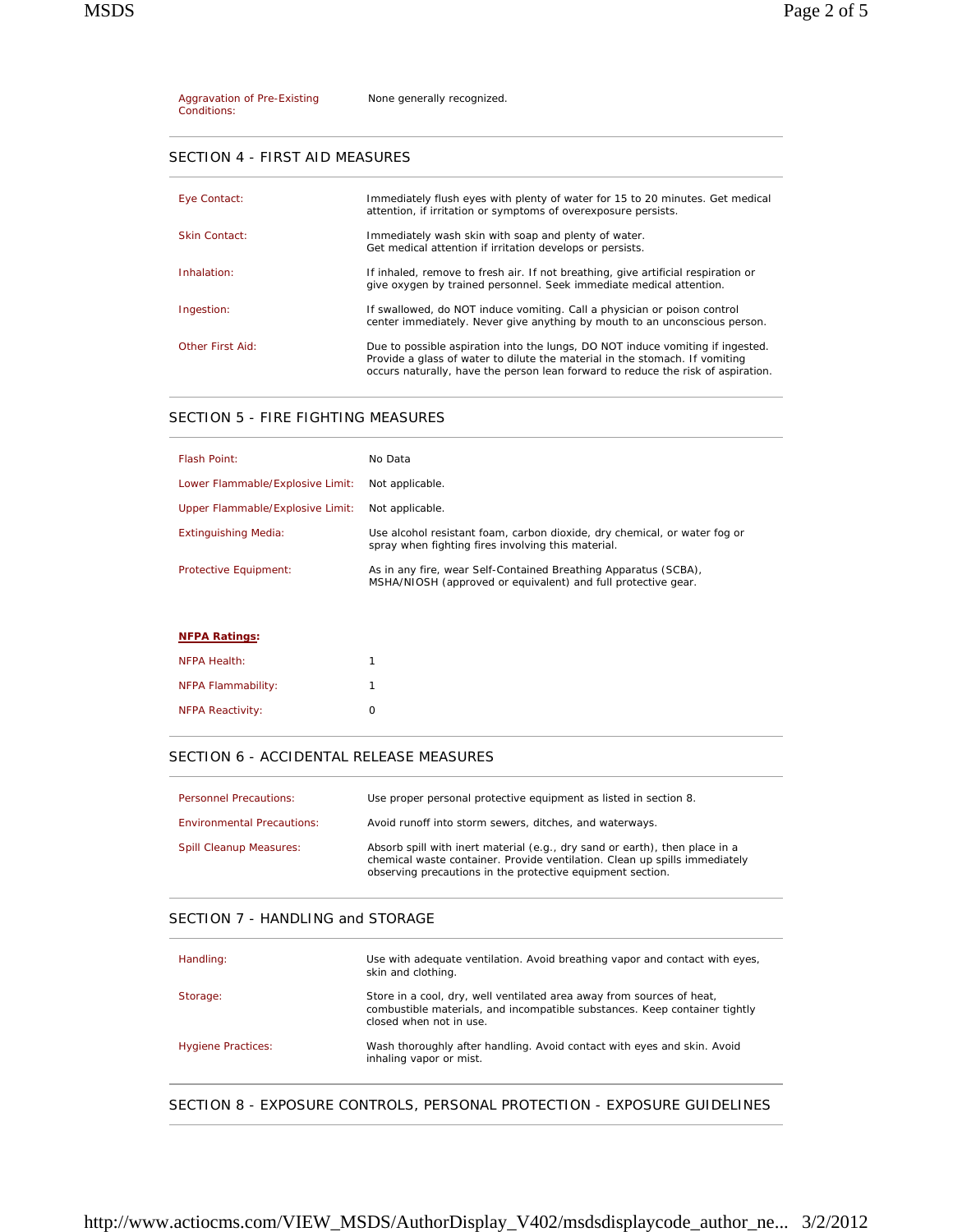| <b>Engineering Controls:</b>        | Use appropriate engineering control such as process enclosures, local exhaust<br>ventilation, or other engineering controls to control airborne levels below<br>recommended exposure limits. Good general ventilation should be sufficient to<br>control airborne levels. Where such systems are not effective wear suitable<br>personal protective equipment, which performs satisfactorily and meets OSHA<br>or other recognized standards. Consult with local procedures for selection,<br>training, inspection and maintenance of the personal protective equipment. |
|-------------------------------------|--------------------------------------------------------------------------------------------------------------------------------------------------------------------------------------------------------------------------------------------------------------------------------------------------------------------------------------------------------------------------------------------------------------------------------------------------------------------------------------------------------------------------------------------------------------------------|
| Eye/Face Protection:                | Wear appropriate protective glasses or splash goggles as described by 29 CFR<br>1910.133, OSHA eye and face protection regulation, or the European standard<br>EN 166.                                                                                                                                                                                                                                                                                                                                                                                                   |
| <b>Skin Protection Description:</b> | Chemical-resistant gloves and chemical goggles, face-shield and synthetic<br>apron or coveralls should be used to prevent contact with eyes, skin or<br>clothing.                                                                                                                                                                                                                                                                                                                                                                                                        |
| <b>Respiratory Protection:</b>      | A NIOSH approved air-purifying respirator with an organic vapor cartridge or<br>canister may be permissible under certain circumstances where airborne<br>concentrations are expected to exceed exposure limits. Protection provided by<br>air purifying respirators is limited. Use a positive pressure air supplied<br>respirator if there is any potential for an uncontrolled release, exposure levels<br>are not known, or any other circumstances where air purifying respirators may<br>not provide adequate protection.                                          |
| Other Protective:                   | Facilities storing or utilizing this material should be equipped with an eyewash<br>facility and a safety shower.                                                                                                                                                                                                                                                                                                                                                                                                                                                        |
| <b>EXPOSURE GUIDELINES</b>          |                                                                                                                                                                                                                                                                                                                                                                                                                                                                                                                                                                          |
| <b>Ethylene glycol:</b>             |                                                                                                                                                                                                                                                                                                                                                                                                                                                                                                                                                                          |
| Guideline ACGIH:                    | TLV-STEL: C 100 mg/m3 (Aerosol only)                                                                                                                                                                                                                                                                                                                                                                                                                                                                                                                                     |
| Titanium dioxide:                   |                                                                                                                                                                                                                                                                                                                                                                                                                                                                                                                                                                          |
| Guideline ACGIH:                    | TLV-TWA: 10 mg/m3                                                                                                                                                                                                                                                                                                                                                                                                                                                                                                                                                        |
| Guideline OSHA:                     | OSHA-TWA: 15 mg/m3                                                                                                                                                                                                                                                                                                                                                                                                                                                                                                                                                       |

#### SECTION 9 - PHYSICAL and CHEMICAL PROPERTIES

| Physical State Appearance: | Liquid.                                                                           |
|----------------------------|-----------------------------------------------------------------------------------|
|                            |                                                                                   |
| Color:                     | White                                                                             |
| <b>Boiling Point:</b>      | No Data                                                                           |
| <b>Melting Point:</b>      | No Data                                                                           |
| Density:                   | 10 - 12 Lbs./gal.                                                                 |
| Vapor Density:             | Greater than 1 (Air = 1).                                                         |
| pH:                        | 8.5 to 9.5                                                                        |
| Molecular Formula:         | Mixture                                                                           |
| Molecular Weight:          | Mixture                                                                           |
| Flash Point:               | No Data                                                                           |
| <b>VOC Content:</b>        | Material VOC: 25 gm/l (Includes Water)<br>Coating VOC.: 100 gm/l (Excludes Water) |

## SECTION 10 - STABILITY and REACTIVITY

| <b>Chemical Stability:</b> | Stable under normal temperatures and pressures.                                        |
|----------------------------|----------------------------------------------------------------------------------------|
| Hazardous Polymerization:  | Not reported.                                                                          |
| Conditions to Avoid:       | Heat, flames, incompatible materials, and freezing or temperatures below 32<br>deg. F. |
| Incompatible Materials:    | Oxidizing agents. Strong acids and alkalis.                                            |

SECTION 11 - TOXICOLOGICAL INFORMATION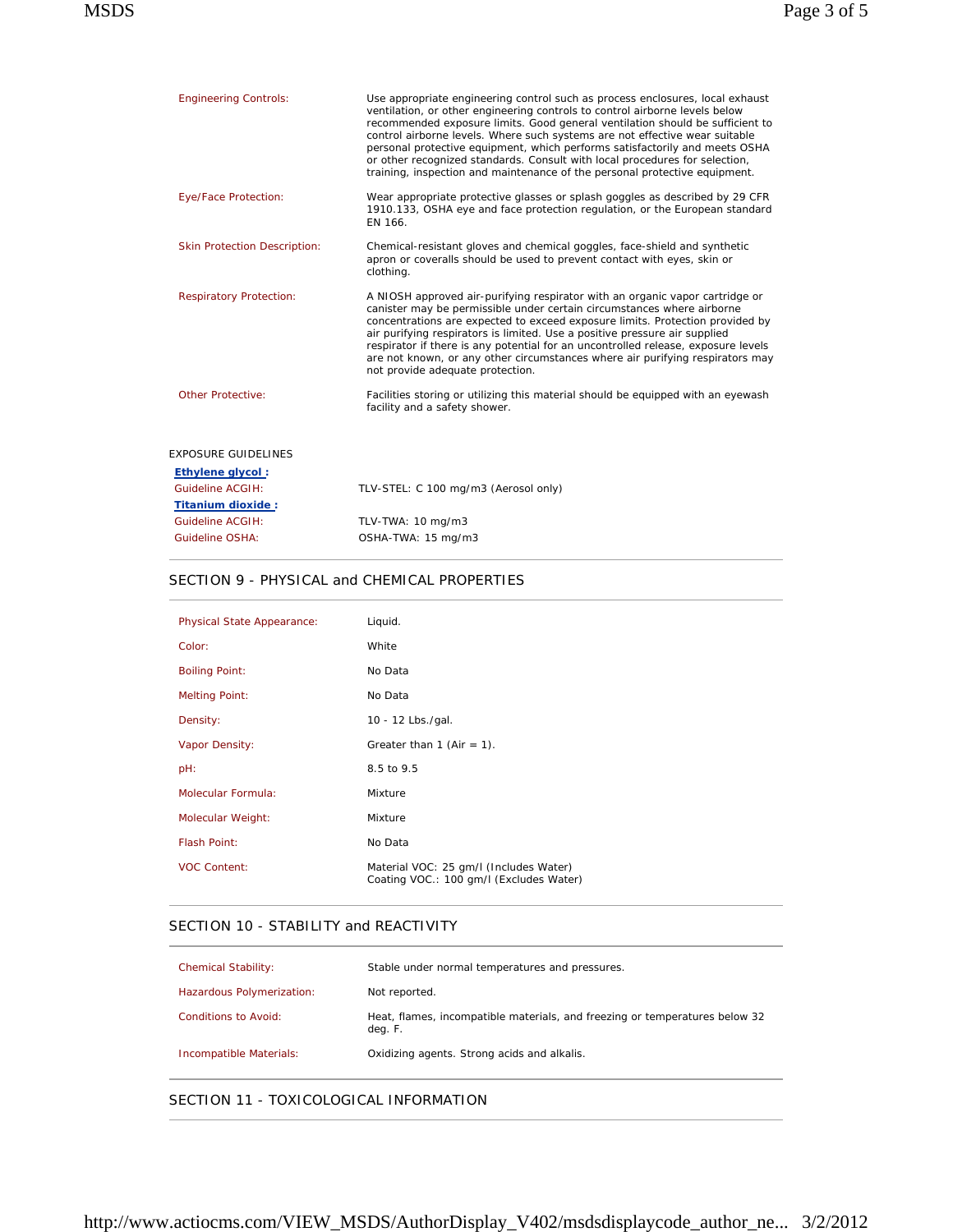**Ethylene glycol :**

| <b>RTECS Number:</b>     | KW2975000                                                                                                                                                                                                                                                                                                                                                                                                                                                                                                                                                                                                                                                                                                                                             |
|--------------------------|-------------------------------------------------------------------------------------------------------------------------------------------------------------------------------------------------------------------------------------------------------------------------------------------------------------------------------------------------------------------------------------------------------------------------------------------------------------------------------------------------------------------------------------------------------------------------------------------------------------------------------------------------------------------------------------------------------------------------------------------------------|
| Eye:                     | Eye - Rabbit TDLo: 10 pph [Sense Organs and Special Senses (Eye) -<br>Conjunctive irritation]<br>Eye - Rat Standard Draize test.: 0.012 %/3D<br>Eye - Rabbit Standard Draize test.: 500 mg/24H<br>Eye - Rabbit Standard Draize test.: 100 mg/1H<br>Eye - Rabbit Standard Draize test.: 0.012 ppm/3D<br>Eye - Rabbit Standard Draize test.: 1440 mg/6H (RTECS)                                                                                                                                                                                                                                                                                                                                                                                         |
| Skin:                    | Administration onto the skin - Rabbit LD50: 9530 uL/kg [Details of toxic<br>effects not reported other than lethal dose value]<br>Administration onto the skin - Rabbit Open irritation test: 555 mg (RTECS)                                                                                                                                                                                                                                                                                                                                                                                                                                                                                                                                          |
| Ingestion:               | Oral - Rat LD50: 4700 mg/kg [Details of toxic effects not reported other than<br>lethal dose value]<br>Oral - Guinea pig LD50: 6600 mg/kg [Details of toxic effects not reported<br>other than lethal dose value]<br>Oral - LD50: 2000 mg/kg [Details of toxic effects not reported other than<br>lethal dose value]<br>Oral - Mouse LD50: 5500 mg/kg [Details of toxic effects not reported other<br>than lethal dose value]<br>Oral - LD50: 5500 mg/kg [Kidney/Ureter/Bladder - Other changes]<br>Oral - LD50: 1650 mg/kg [Kidney/Ureter/Bladder - Other changes]<br>Oral - Guinea pig LD50: 6610 mg/kg [Behavioral - Somnolence (general<br>depressed activity) Gastrointestinal - Other changes Kidney/Ureter/Bladder -<br>Other changes] (RTECS) |
| <b>Titanium dioxide:</b> |                                                                                                                                                                                                                                                                                                                                                                                                                                                                                                                                                                                                                                                                                                                                                       |
| <b>RTECS Number:</b>     | XR2275000                                                                                                                                                                                                                                                                                                                                                                                                                                                                                                                                                                                                                                                                                                                                             |
| Skin:                    | Administration onto the skin - Human Standard Draize test.: 300 ug/3D<br>(Intermittent) (RTECS)                                                                                                                                                                                                                                                                                                                                                                                                                                                                                                                                                                                                                                                       |
| Ingestion:               | Ingestion - Rat TDLo: 60 gm/kg; Gastrointestinal - Hypermotility, diarrhea<br>Gastrointestinal - Other changes. (RTECS)                                                                                                                                                                                                                                                                                                                                                                                                                                                                                                                                                                                                                               |
| Carcinogenicity:         | IARC: Group 2B: Possibly carcinogenic to humans.                                                                                                                                                                                                                                                                                                                                                                                                                                                                                                                                                                                                                                                                                                      |
| Limestone:               |                                                                                                                                                                                                                                                                                                                                                                                                                                                                                                                                                                                                                                                                                                                                                       |
| <b>RTECS Number:</b>     | EV9580000                                                                                                                                                                                                                                                                                                                                                                                                                                                                                                                                                                                                                                                                                                                                             |

#### SECTION 12 - ECOLOGICAL INFORMATION

| Ecotoxicity:               | No ecotoxicity data was found for the product.       |
|----------------------------|------------------------------------------------------|
| <b>Environmental Fate:</b> | No environmental information found for this product. |

#### SECTION 13 - DISPOSAL CONSIDERATIONS

Waste Disposal: Consult with the US EPA Guidelines listed in 40 CFR Part 261.3 for the classifications of hazardous waste prior to disposal. Furthermore, consult with your state and local waste requirements or guidelines, if applicable, to ensure compliance. Arrange disposal in accordance to the EPA and/or state and local guidelines.

## SECTION 14 - TRANSPORT INFORMATION

| DOT UN Number:           | No Data |
|--------------------------|---------|
| <b>DOT Hazard Class:</b> | No Data |

#### SECTION 15 - REGULATORY INFORMATION

| California PROP 65: | WARNING: This product contains a chemical known to the state of California<br>to cause cancer and birth defects or other reproductive harm. |
|---------------------|---------------------------------------------------------------------------------------------------------------------------------------------|
| Ethylene glycol:    |                                                                                                                                             |